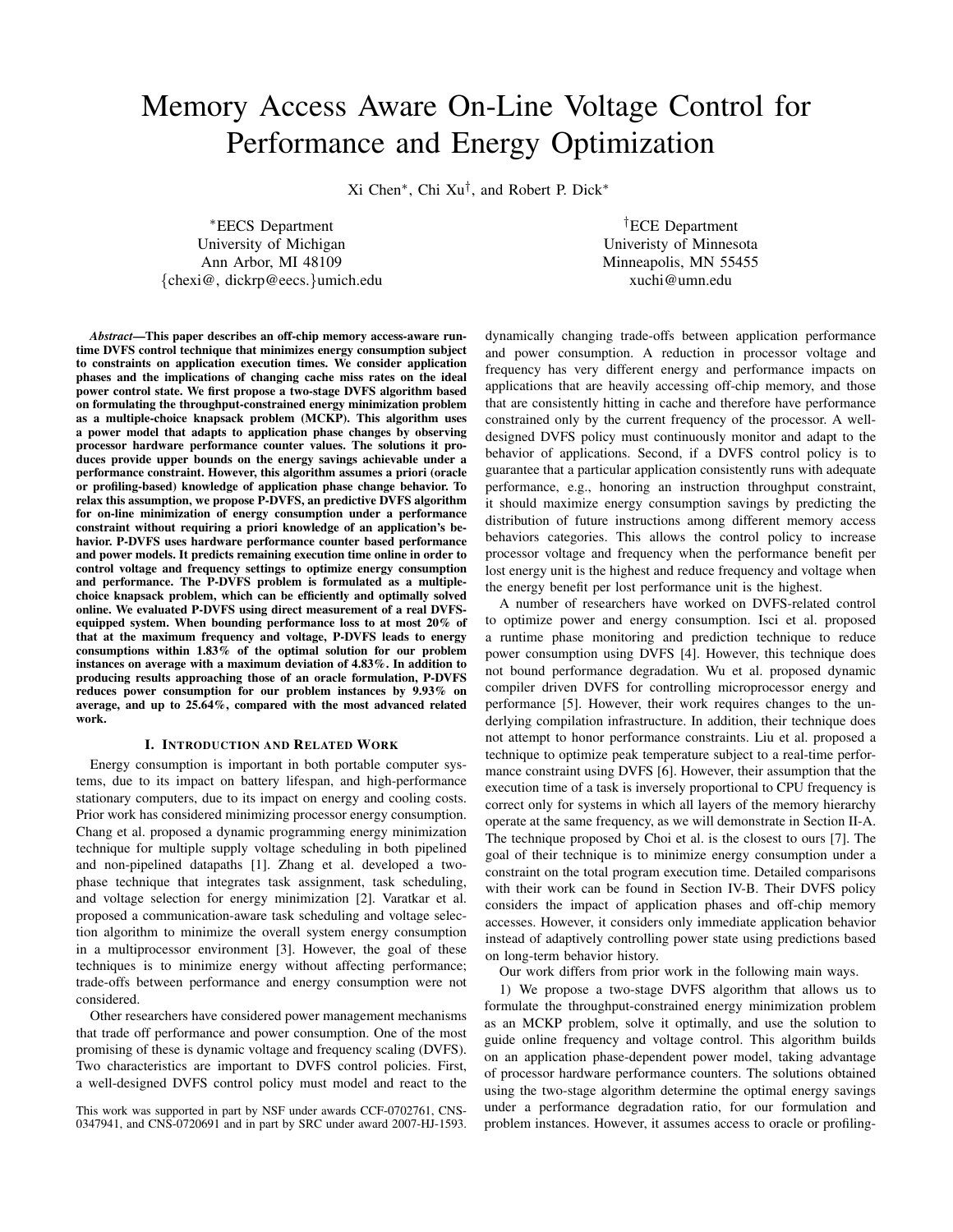based information about application behavior. In the rest of the paper, we will use "optimal solution" in the context of our problem formulation when this does not introduce ambiguity.

2) We also propose P-DVFS, a predictive online DVFS algorithm that requires no a priori knowledge of application behavior. P-DVFS uses hardware performance counter based power and performance models to adapt to the behavior of running applications. It predicts remaining execution time online in order to control voltage and frequency to minimize energy consumption under application-level performance constraints. Like the two-stage oracle DVFS algorithm, P-DVFS is also formulated as a multiple-choice knapsack problem. This formulation permits rapid, optimal, on-line solution of real problem instances.

3) In contrast with all related work, except that of Choi et al. [7], we consider the dependence of the power consumption performance tradeoffs available via DVFS upon application memory access behavior, i.e., phase. By adapting to application phase, our technique supports more aggressive power management settings when they have the least negative performance impact. To this end, we describe a method of modeling the performance and power consumption of the processor using built-in hardware performance counters.

4) In contrast with all past work, our problem formulation supports application-level throughput requirement, not instantaneous instruction throughput requirement. This is supported by on-line monitoring of application behavior as well as prediction of application run times. We evaluated P-DVFS via direct measurement during operation on a real system. When limiting performance loss to at most 20% of that possible at the maximum frequency and voltage, P-DVFS leads to energy savings within 1.83% of optimal on average with a maximum deviation of 4.83%, for our problem instances. It improves energy consumption by 9.80% on average, and up to 29.86%, compared to the most advanced related DVFS control technique. P-DVFS also reduces power consumption by up to 25.64% (9.93% on average) compared with the most advanced related work.

## II. MOTIVATION AND PROBLEM FORMULATION

In this section, we first describe how the trade-offs between performance and energy consumption change depending on application off-chip memory access behavior. We then present the problem formulation for energy minimization given a user-specified constraint on application execution time. Finally, we present a dynamic power state control policy that adjusts CPU frequency based on off-chip memory access patterns.

#### II.A. Performance and Energy Trade-Offs

The execution time of a task can be decomposed into on-chip and off-chip latencies. The latencies of on-chip components scale linearly with CPU frequency, because they share the same clock with the processor. In contrast, off-chip latencies, caused by accesses to offchip resources such as main memory and disk, are independent of CPU frequency, because the off-chip resources have one or more separate clock.

The power consumption of a task can be divided into dynamic power and static power. Dynamic power consumption is caused by switching transistors charging and discharging capacitive loads. It generally scales superlinearly with CPU clock frequency [8]. Static power consumption is primarily due to gate and subthreshold leakage currents of transistors. It does not directly depend on CPU frequency but depends on the voltage. In general, reducing frequency and voltage reduces both dynamic and static power consumption.

Many modern processors support dynamic voltage and frequency scaling (DVFS) capability. The typical voltage change overhead for our evaluation platform is  $50 \mu s$ . Given an application with some phases in which instruction throughput is limited largely by processor core performance and other phases in which instruction throughput is limited largely by (processor frequency independent) offchip memory access latency, we can maximize energy consumption improvement and minimize performance overhead by using a low CPU frequency during memory-bound application phases and a high CPU frequency during core-bound application phases. What temporal granularity should this control use? The DVFS switching overhead of 50 µs (see Section IV) implies that adjustments should happen no more frequently than once every hundred microseconds, thus limiting overhead.

#### II.B. Problem Formulation

The performance-constrained energy minimization problem can be formulated as follows: Given that  $\alpha$  is the user-specified performance degradation ratio relative to the maximum performance of a given task and  $T_{\text{fmax}}$  is the execution time of the task running at the highest frequency, find the optimal CPU frequency as a function of time  $t$ , such that the total energy consumption of the task is minimized and the actual execution time of the task subject to DVFS, is no larger than  $(1 + \alpha)T_{fmax}$ . Note that this performance constraint is soft, i.e., it is highly desirable to meet it. However, violating the constraint does not mean failure: a cost function may be associated with the degree of constraint violation.

As indicated in Section II-A, the energy saving potential directly relates to the proportion of total execution time resulting from waiting for off-chip data access, which are primarily L2 cache misses in our experiments. We assume that each L2 cache miss takes the same amount of time. Hence, the number of L2 cache misses per instruction (MPI), is a good indicator of the potential for saving energy. Intuitively, it is beneficial to assign higher frequencies for intervals with low MPIs (to improve performance) and lower frequencies for intervals with high MPIs (to save energy).

In real operating systems, power control policies are usually implemented using adjustments at discrete time intervals. Discretized MPI values are used. We define a *control point* as a time at which control decisions are made and a *scaling point* as a time at which the CPU frequency is modified. The *control period* is the duration between two consecutive control points and the *scaling period* is the duration between two consecutive scaling points. Note that these periods need not be the same. In fact, it is reasonable to use a much larger control period than scaling period to minimize performance overhead incurred by the controller and use time multiplexing to emulate continuous DVFS within a control period.

Given an MPI distribution within a control period,  $S$  is the set of all MPI slots and  $F$  is the set of all available frequency levels. Our goal is to find the correct frequency level  $f_i$  for each slot  $i \in S$ such that the total energy consumption  $E_{total}$  is minimized and the actual execution time  $T_{act}$  satisfies  $T_{act} \leq (1+\alpha)T_{fmax}$ . Therefore, assuming the distribution is independent of frequency, for each  $i \in$ S with frequency  $f_i$ , given that  $SPI_i(f_i)$  is the number of seconds per instruction at frequency  $f_i$ ,  $P_i(f_i)$  is the power consumption, and  $poi<sub>i</sub>$  is the percentage of instruction associated with slot i, the objective function and the constraint can be expressed in terms of total number of instructions  $I_{total}$  and total energy consumption  $E_{total}$ , i.e.,

$$
E_{total} = I_{total} \cdot \sum_{i \in S} P_i(f_i) \cdot \text{poi}_i \cdot \text{SPI}_i(f_i) \text{ and } (1)
$$

$$
T_{act} \leq (1+\alpha)T_{fmax}.
$$
 (2)

The goal is to minimize  $E_{total}$  subject to Equation 2. Since the DVFS switching overhead ranges from 50 µs to 200 µs, the performance (or energy) overhead due to a frequency change is less than 0.7%, given a scaling period of 30 ms. Therefore, we ignore its impact in our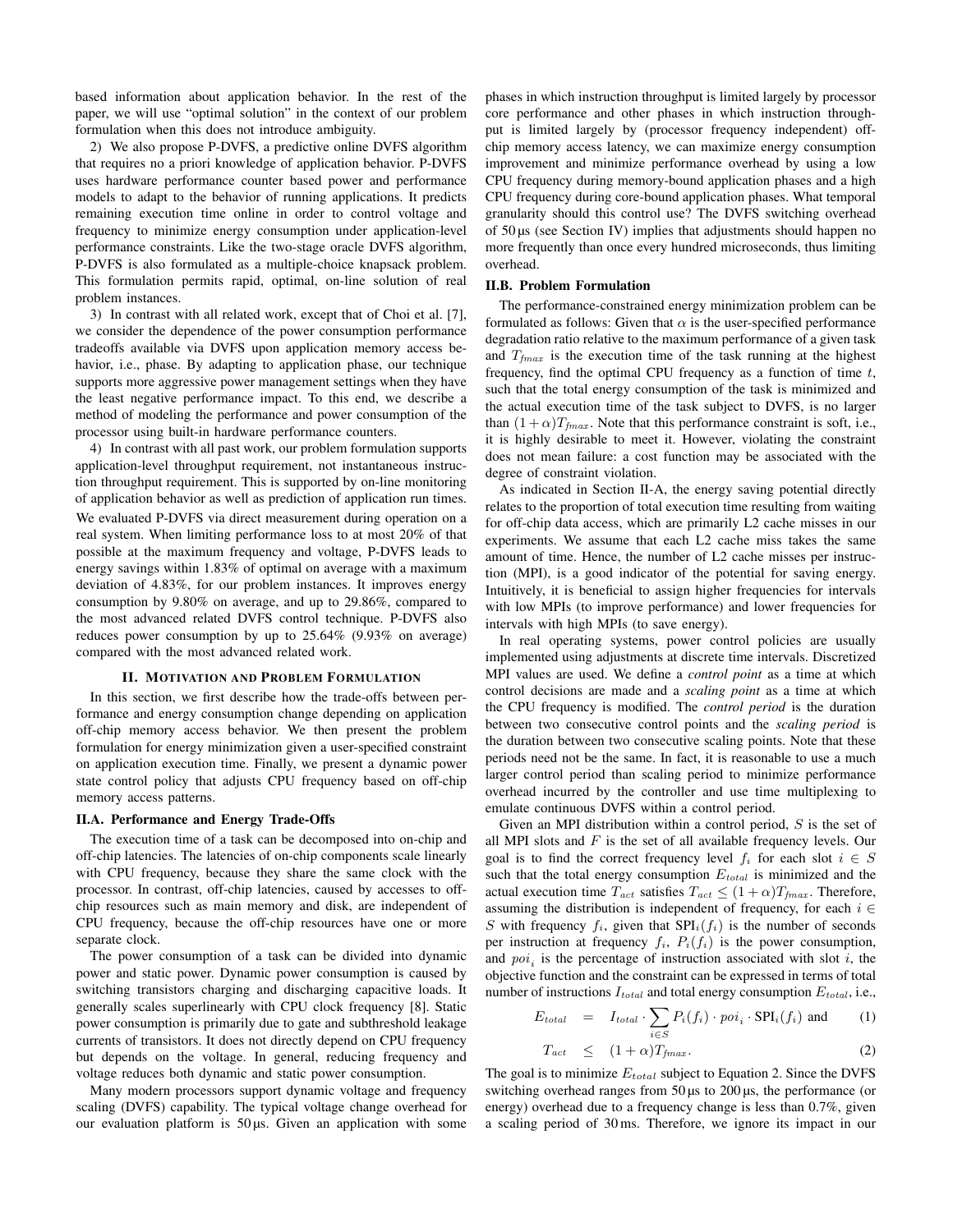problem formulation. Note that  $P_i(f_i)$  in Equation 1 depends on both the CPU frequency and application behavior, e.g., the number of last-level cache misses per second (see Section III-B).

## III. SYSTEM MODELING

In this section, we first explain our task performance and power models. We then formulate the energy minimization problem as a multiple-choice knapsack problem (MCKP) and solve it optimally, assuming knowledge of the average SPI at the maximum frequency  $(SPI<sub>max</sub>)$  and the exact application MPI distribution. We then relax our assumptions and propose an execution time predictor that is accurate at the highest frequency. This allows us to formulate the online DVFS problem again as an MCKP, which can be solved efficiently on-line. Finally, we explain the software system architecture used to control DVFS in order to accurately adjust the trade-off between performance and energy consumption.

# III.A. Performance Modeling

Equation 2 depends on a formula that accurately expresses the relationship between SPI, MPI, and CPU frequency. Intuitively, the amount of time consumed per instruction can also be decomposed into on-chip and off-chip latencies. On-chip latency is inversely proportional to frequency, while off-chip latency, captured by MPI, is independent of frequency. Prior work has reached the same conclusion [4]. SPI can be expressed as

$$
SPI(MPI, f) = c_1 \cdot MPI + c_2/f, or equivalently,
$$
 (3)

$$
CPI(MPI) = c_1 \cdot f \cdot MPI + c_2, \qquad (4)
$$

where CPI is the number of cycles per instruction,  $f$  is the CPU frequency, and  $c_1$  and  $c_2$  are constants to be determined via fitting.

Most modern processors have built-in hardware performance counters that record information about architectural events, e.g., number of instructions retired and cache misses [9]. By gathering these two event counts, we can compute SPI and MPI during application execution. Therefore, given the last  $N$  data points reported by hardware performance counters, we can determine  $c_1$  and  $c_2$  can be determined using linear regression. The relevant formulæ follow.

$$
c_1 = \frac{N \cdot (\sum_{i=1}^{N} x_i \cdot y_i) - (\sum_{i=1}^{N} x_i) \cdot (\sum_{i=1}^{N} y_i)}{N \cdot (\sum_{i=1}^{N} x_i^2) - (\sum_{i=1}^{N} x_i)^2}
$$
 and (5)

$$
c_2 = \left(\sum_{i=1}^{N} y_i - c_1 \cdot \sum_{i=1}^{N} x_i\right) / N, \tag{6}
$$

where  $x_i$  denotes the product of MPI and CPU frequency for the *i*th data point and  $y_i$  represents the CPI for the *i*th data point. Note that  $N$  should be carefully chosen to capture changes in memory access pattern quickly and support accurate regression-based modeling. In our experiments, varying  $N$  between 10 and 50 has insignificant impact on energy consumption (a variation of 0.5% in total energy was observed). However, if  $N$  is smaller than 10, e.g., 4, we see an 4% energy consumption increase due to inaccuracies in the linear regression model. In our experiments, we set N to 20.

# III.B. Power Modeling

Equation 1 indicates the necessity of having an accurate formula to describe the relationship between power consumption and MPI. Since an L2 cache misses are time consuming, the power consumption is higher for larger MPI values and smaller for lower MPI values. However, the power consumption also depends on other architectural events such as number of floating point instructions executed and number of L1 data cache accesses. We experimented with different combinations of hardware performance counter events and observed that following five were sufficient to permit accurate estimation of power consumption:

- 1) number of L1 data cache references per second (L1DPS),
- 2) number of L2 cache references per second (L2PS),
- 3) number of L2 cache misses per second (L2MPS),

4) number of floating point instructions executed per second (FPPS), and

5) number of branch instructions retired per second (BRPS).

As a first-order approximation, we assume each access to system components such as L1 caches and L2 cache consumes a fixed amount of energy. Therefore, the total power consumption depends linearly on these five events. In addition, the dynamic power consumption depends nonlinearly on CPU frequency [10]. Given that  $f$ is the CPU frequency, the power consumption can be estimated as follows:

$$
P = b_0 + b_1 \cdot \text{L1DPS} + b_2 \cdot \text{L2PS} + b_3 \cdot \text{L2MPS} + b_4 \cdot \text{FPPS} + b_5 \cdot \text{BRPS} + b_6 \cdot f^{1.5}, \tag{7}
$$

where  $b_i, i = 0, \dots, 6$  are task-specific constants that can be determined during pre-characterization. The frequency exponent of 1.5 was determined empirically. It is worth mentioning that  $b_0$  accounts for system idle and leakage power. For example, the formula for the "mcf" benchmark (see Section IV) follows:

$$
P = 4.778 + 2.2864 \times 10^{-9} \cdot \text{L1DPS} + 6.517 \times 10^{-8} \cdot \text{L2PS} - 3.596 \times 10^{-7} \cdot \text{L2MPS} + 0.6342 \cdot \text{FPPS} - 3.136 \times 10^{-9} \cdot \text{BRPS} + 4.308 \cdot f^{1.5}.
$$
 (8)

For all the benchmarks we evaluated, the application-dependent power models have an average error of 6.67% and a maximum error of 12.2% across all four CPU frequencies. Note that if the processor has built-in power sensors [11], the pre-characterization phase can be eliminated and the constants can be determined during execution using a regression-based approach such as that described in Section III-A.

#### III.C. Cost Minimization

This section describes formulation of the DVFS power management state control problem as a multiple-choice knapsack problem (MCKP). Given multiple sets, each containing multiple items, each of which is associated with a profit and a weight, MCKP requires the selection of one item from each set. The selection is optimal when the total profit is maximized and the total weight of the selected items is below a constraint. The DVFS problem instance can be converted into an MCKP instance by treating each potential frequency level as an item. The weight of the item is the expected throughput at the associated frequency level. The profit of the item is the associated reduction in expected energy consumption compared to the energy at the highest frequency. Note that, depending on whether we have a priori knowledge  $SPI_{fmax}$  and the MPI distribution throughout program execution, the DVFS problem instance can be formulated as different MCKP instances, as explained in Section III-C2 and Section III-C3.

III.C.1) Cost Function: Equations 3 and 7 can be substituted into Equation 1. For each slot  $i \in S$  within a control period where S is the set of all MPI slots,  $SPI_i$  and  $P_i$  depend only on the frequency level assigned to MPI slot  $i$ . However, both are nonlinear due to the nonlinearity of SPI and power consumption in CPU frequency. The resulting nonlinear optimization problem cannot be efficiently solved online.

We use a binary variable  $x_{ij}$  to indicate whether the frequency  $f_j$ is assigned to MPI slot i.

$$
x_{ij} = \begin{cases} 1, & f_j \text{ is assigned to MPI slot } i \text{ and} \\ 0, & \text{otherwise.} \end{cases} \tag{9}
$$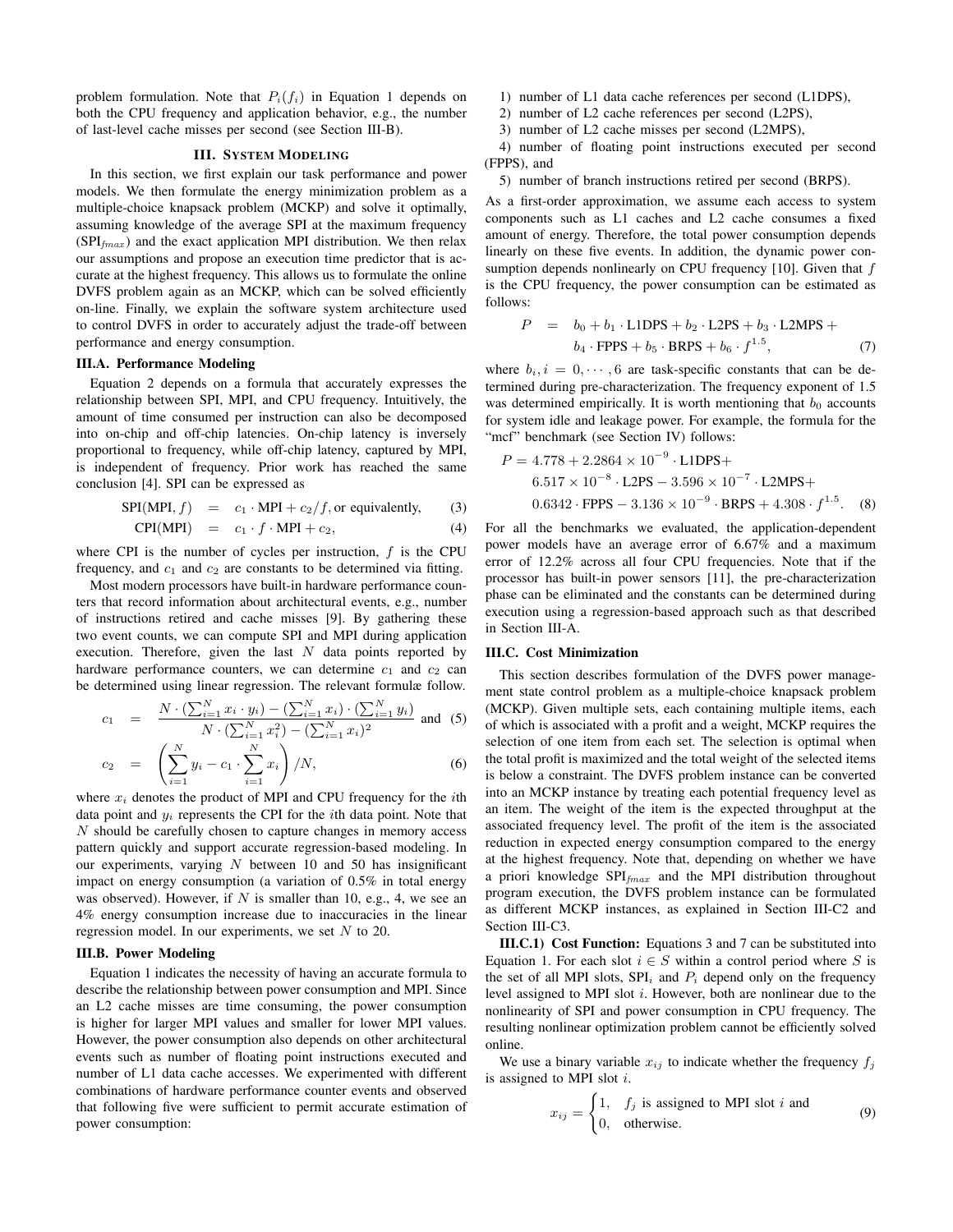Note that  $\sum_{f_j \in F} x_{ij} = 1, \forall$  slot  $i \in S$ . Therefore, for each slot  $i \in S$ , SPI<sub>i</sub> can be expressed as follows.

$$
SPI_i = \sum_{f_j \in F} x_{ij} \cdot (c_1 \cdot \text{MPI}_i + c_2/f_j)
$$
  
=  $c_1 \cdot \text{MPI}_i + \sum_{f_j \in F} c_2/f_j \cdot x_{ij}.$  (10)

Since constants  $c_1$ ,  $c_2$ , and F are known at the control point, Equation 10 can be simplified as follows.

Letting 
$$
s_0 = c_1 \cdot \text{MPI}_i
$$
 and  
\n
$$
s_j = c_2 / f_j, \forall f_j \in F,
$$
\n
$$
\text{SPI}_i = s_0 + \sum_{j=1}^{|F|} s_j x_{ij}.
$$
\n(11)

where  $|F|$  is the number of elements in F. Similarly, the value of the five events in Equation 7 are also known at the control point. It is worth mentioning that the five event counts are also frequency dependent. We therefore normalize event count to instruction count instead of time. For example, for L1 data accesses, we record the number of L1 data cache accesses per instruction (L1DPI), which is independent of frequency. Hence, for MPI slot i with frequency  $f_i$ , we have

$$
L1DPSi(fj) = L1DPIi/SPIi(fj) \triangleq mij,1.
$$
 (12)

Similarly, we use  $m_{ij,2}$ ,  $m_{ij,3}$ ,  $m_{ij,4}$ , and  $m_{ij,5}$  to represent L2PS<sub>i</sub>(f<sub>j</sub>), L2MPS<sub>i</sub>(f<sub>j</sub>), FPPS<sub>i</sub>(f<sub>j</sub>), and BRPS<sub>i</sub>(f<sub>j</sub>). Defining  $w_0 =$  $b_0$  and  $w_{ij} = \sum_{k=1}^{5} b_i \cdot m_{ij,k} + b_6 \cdot f_j^{1.5}, \forall f_j \in F$ , allows the power consumption for MPI slot  $i$  to be expressed as follows:

$$
P_i = w_0 + \sum_{j=1}^{|F|} w_{ij} x_{ij}.
$$
 (13)

Combining Equations 11 and 13, Equation 1 can be rewritten as follows:

$$
E_{total} = I_{total} \sum_{i \in S} \text{poi}_i \cdot (w_0 + \sum_{j=1}^{|F|} w_{ij} x_{ij}) (s_0 + \sum_{k=1}^{|F|} s_k x_{ik}). \tag{14}
$$

Note that  $\text{poi}_i$  is known at the control point. In addition,

$$
x_{ij} \cdot x_{ik} = \begin{cases} x_{ij}, \text{if and only if } j = k \text{ and} \\ 0, \text{otherwise.} \end{cases}
$$
 (15)

Therefore, Equation 14 can be simplified as follows.

Letting 
$$
e_0 = I_{total} \cdot w_0 s_0
$$
 and  
\n
$$
e_{ij} = p o i_i (w_0 s_j + w_{ij} s_0 + w_{ij} s_j),
$$
\n
$$
E_{total} = e_0 + \sum_{i \in S} \sum_{f_j \in F} e_{ij} x_{ij}.
$$
\n(16)

III.C.2) Performance Constraint – the Oracle Solution: We first assume that we have a priori knowledge of  $SPI_{fmax}$  and the MPI distribution throughout the program execution and demonstrate we can solve this problem optimally. Our solution has two stages: profiling and evaluation. During profiling, we record the necessary information, e.g.,  $SPI_{fmax}$  as well as the percentage of instructions and the hardware performance counter values, for each MPI slot. This allows an optimal solution to the problem. During evaluation, we use the optimal solution obtained in the profiling stage to adjust the frequency dynamically to minimize energy consumption while honoring the performance constraint. The formulation we have just described computes the optimal solutions an oracle would yield. It therefore allows us to determine an upper bound on the energy savings given a particular performance constraint. We will later propose an on-line DVFS technique requiring no application precharacterization. We will evaluate the quality of this prediction-based technique, called P-DVFS, by comparing its results with those of the optimal oracle formulation.

Assuming the number of instructions associated with MPI slot  $i$  is denoted as  $I_i$ , Equation 2 can be rewritten as

$$
\sum_{i \in S} \sum_{f_j \in F} I_i \cdot \text{SPI}_i(f_j) \cdot x_{ij} \le (1+\alpha) T_{fmax}.
$$
 (17)

Dividing both sides by  $I_{total}$  yields

$$
\sum_{i \in S} \sum_{f_j \in F} \text{poi}_i \cdot \text{SPI}_i(f_j) \cdot x_{ij} \le (1+\alpha) \text{SPI}_{\text{fmax}}.
$$
 (18)

Although we can use Equation 3 to express SPI as a function of MPI and frequency, in reality we record  $SPI_i(f_i)$  during profiling to eliminate the impact of linear regression error on the quality of the optimal solution. More specifically, at each scaling point during profiling, the frequency is reduced to the closest lower level. When the frequency cannot be reduced further, we increase the frequency to the highest level. This process is repeated until the program under profiling finishes. We then compute the average  $SPI_i(f_i)$  associated with each MPI slot i and each frequency  $f_j$ . Hence, we can treat  $SPI_i(f_i)$  as a constant  $k_{ij}$ . Equation 18 thus becomes

$$
\sum_{i \in S} \sum_{f_j \in F} \text{poi}_i \cdot k_{ij} \cdot x_{ij} \le (1 + \alpha) \text{SPI}_{f\text{max}}.
$$
 (19)

 $I_{total}$  and  $e_0$  are constants. Thus, the problem can be formulated as follows:

$$
\text{Minimize } \sum_{i \in S} \sum_{f_j \in F} e_{ij} x_{ij} \tag{20}
$$

Subject to 
$$
\sum_{i \in S} \sum_{f_j \in F} \text{poi}_i \cdot k_{ij} \cdot x_{ij} \le (1+\alpha) \text{SPI}_{\text{fmax}}
$$
 and 
$$
x_{ij} \in \{0, 1\}, \ \sum_{f_j \in F} x_{ij} = 1, \forall i \in S
$$
 (21)

Note that  $x_{ij}$  are binary integer variables and  $e_{ij}$ ,  $poi_i$ , and  $k_{i,j}$  are positive constants. Therefore, by scaling the constants with a large positive number, we can make the coefficients  $e_{ij}$ ,  $poi_i$ , and  $k_{i,j}$ and the right hand side of the constraint in Equation 21 positive integers. Thus, the formulation can be treated as an multiple-choice knapsack problem (MCKP) [12]. We solve this problem optimally using "lp\_solve" [13]. We record the frequencies assigned to each MPI value in an  $|S| \times |F|$  lookup table. During evaluation, we use the current MPI value to look up and adjust the frequency at each scaling point.

III.C.3) Performance Constraint – P-DVFS: For this formulation, we assume that the MPI distribution is unknown. However, our MPI distribution prediction technique relies on the similarity between present and future MPI distributions. It is known that most programs have repeated phases with periods ranging from 200 ms–2 s [14]. Therefore, this assumption holds given a reasonable observation duration. In our experiments, we use performance counter values during the most recent control period when deriving the optimal frequency settings for the next control period. We will also discuss our using solutions when the total number of instructions are known or unknown. In the rest of the paper, we will use P-DVFS (*predictive DVFS*) to indicate the online predictive DVFS technique.

At each control point, the number of instructions retired is known. It is therefore natural to use the remaining number of instructions  $I_r$ and remaining energy consumption  $E_r$  instead of  $I_{total}$  and  $E_{total}$ in our problem formulation. We first note that Equation 16 is still applicable, except that  $E_{total}$  and  $I_{total}$  should be replaced with  $E_r$ and  $I_r$ . Given that  $T_{elap}$  is the elapsed time and  $T_r$  is the remaining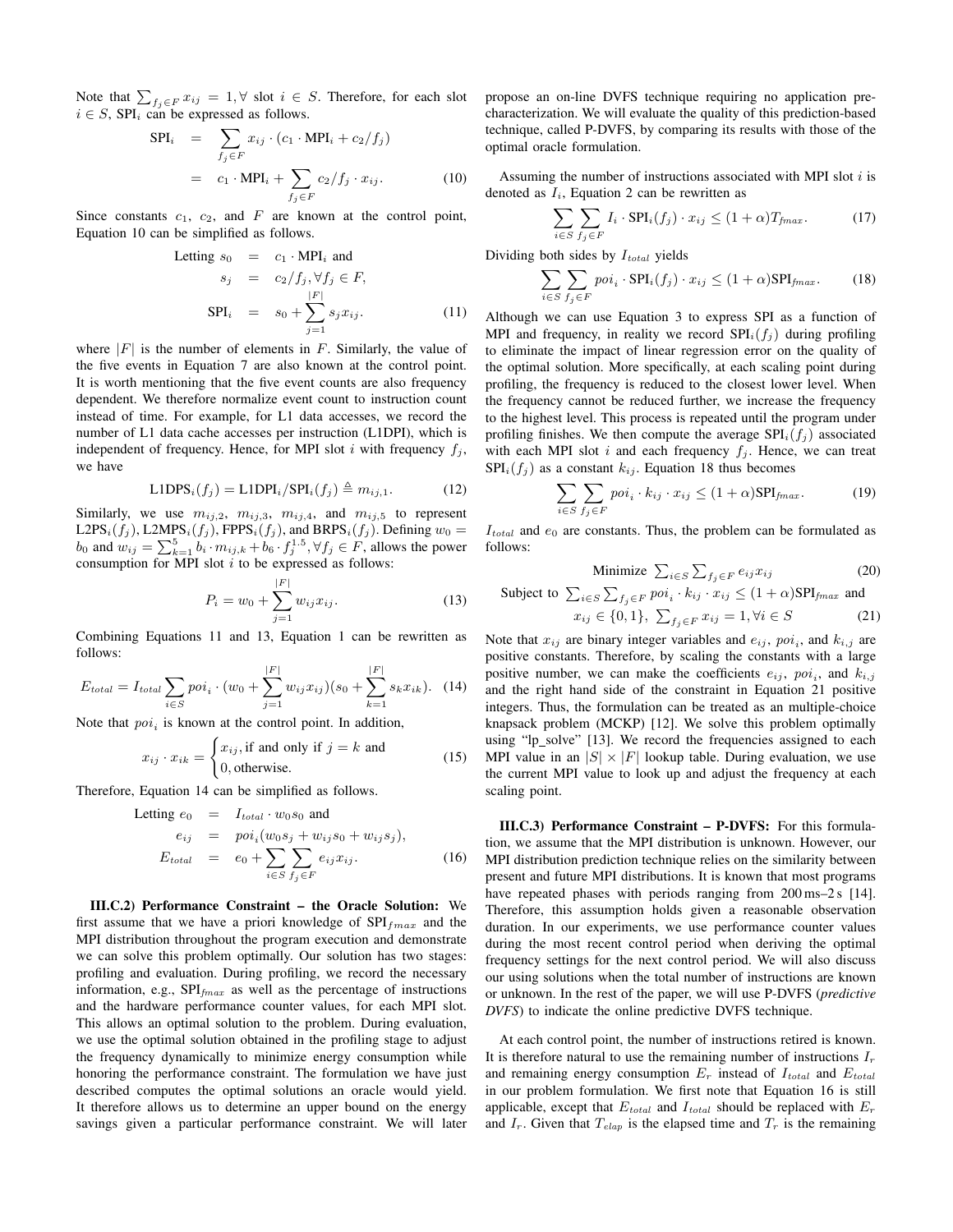execution time, Equation 2 can be written as

$$
T_r = I_r \cdot \sum_{i \in S} \text{poi}_i \cdot \text{SPI}_i(f_i) \le (1 + \alpha) T_{fmax} - T_{elap}.
$$
 (22)

Equation 3 allows us to rewrite the left side of Equation 22 as

$$
I_r \cdot \sum_{i \in S} \text{poi}_i \cdot \text{SPI}_i(f_i) = I_r \cdot \sum_{i \in S} \sum_{f_j \in F} d_{ij} x_{ij},\tag{23}
$$

where  $d_{ij} = \frac{p\delta}{i} / (c_1 \cdot \text{MPI}_i + \frac{c_2}{f_j})$ ,  $\forall f_j \in F$ . Therefore, Equation 22 can be simplified as follows:

$$
\sum_{i \in S} \sum_{f_j \in F} d_{ij} x_{ij} \le \frac{(1+\alpha)T_{fmax} - T_{elap}}{I_r}.
$$
 (24)

Execution Time Prediction: Equation 24 requires an accurate prediction of  $T_{fmax}$  at each control point. By comparing  $T_{elap}$  with  $(1 + \alpha)T_{fmax}$ , we can roughly estimate how aggressively we should adjust the CPU frequency during the remaining execution time. If  $T_{elap}$  <<  $(1 + \alpha)T_{fmax}$ , we can reduce the CPU frequency to a much lower level than that if  $T_{elap}$  >>  $(1+\alpha)T_{fmax}$ . However, it is challenging to predict  $T_{fmax}$  accurately online because (1) the control algorithm changes the CPU frequency very rapidly, thus resulting in rapid and significant performance fluctuations and (2) the prediction algorithm should impose little overhead.

In order to derive a fast and accurate prediction method, we fist decompose  $T_{fmax}$  into two parts: the amount of time it takes to execute the instructions retired when running at the highest frequency  $T_{elap,max}$  and the remaining time to finish execution when running at the highest frequency  $T_{remain,max}$ . We can derive  $T_{elap,max}$  using Equation 26.  $f_k$  is the frequency used for scaling period k,  $T_{k,f_k}$ is the amount of time elapsed at frequency  $f_k$ ,  $f_{max}$  is the highest frequency, and  $MPI_k$  is the average MPI value, i.e., the amount of time required to execute the same number of instructions in period  $k$  when the highest frequency is employed.

$$
T_{k,max} = T_{k,f_k} \cdot \frac{\text{SPI}(MPI_k, f_{max})}{\text{SPI}(MPI_k, f_k)}.
$$
 (25)

Therefore,  $T_{elap,max}$  can be expressed as

$$
T_{elap,max} = \sum_{k} T_{k,max} = \sum_{k} \left( T_{k,f_k} \cdot \frac{\text{SPI}(\text{MPI}_k, f_{max})}{\text{SPI}(\text{MPI}_k, f_k)} \right). (26)
$$

In order to determine  $T_{remain,max}$ , we first assume the instruction count of the current task is known, e.g., by examining the input data file size or history information. This assumption holds for most data processing applications such as image encoding and decoding, data compression, and placement and routing, whose run times are generally functions of input file size. Given that  $I_{total}$  is the total instruction count,  $I_{elap}$  is the number of instructions retired,  $I_r$  is the remaining number of instructions to be executed, and  $SPI(f)$  is the amount of time per instruction at frequency  $f$ , we can express  $T_{remain,max}$  as follows.

$$
I_r = I_{total} - I_{elap} \text{ and } (27)
$$

$$
T_{remain,max} = I_r \cdot \text{SPI}(f_{max}) \tag{28}
$$

Combining Equations 26 and 28,  $T_{fmax}$  can be expressed as

$$
T_{fmax} = T_{elap,max} + T_{remain,max}.\tag{29}
$$

We also consider the scenario in which the total instruction count is unknown before the task is executed. We use  $I_r$  to denote the remaining number of instructions, in billions. We start with an  $I_r$ of 1. At every scaling point, we subtract, from the current  $I_r$ , the number of instructions retired since the last reset of  $I_r$ . If the result is smaller than 1, we reset  $I_r$  to the number of instructions retired since the task started. If the resulting  $I_r$  exceeds an upper bound  $I_{up}$ ,



Figure 1. System architecture for P-DVFS.

we set  $I_r$  to  $I_{up}$ .  $I_r$  is then substituted into Equation 28 to estimate the remaining execution time. Note that  $I_{up}$  should be large enough to permit aggressive frequency control and yet small enough to preserve accuracy. We use an  $I_{up}$  of 30 (billion) in our experiments. We experimentally determined that the energy consumption is relatively insensitive to changes in  $I_{up}$ : a variation of only 0.8% in total energy consumption is observed when varying  $I_{up}$  from 5 to 500. In our experiments, given a performance degradation ratio of 0.2, the energy consumptions only deviate by  $2\%$  from those if  $I_{total}$  is known beforehand, i.e., from pre-characterization, file size based estimates, or assuming an oracle with knowledge of future application behavior.

Given that  $T_{fmax}$  and  $I_r$  can be estimated online, the energy minimization problem can then be formulated as an MCKP.

$$
\text{Minimize } \sum_{i \in S} \sum_{f_j \in F} e_{ij} x_{ij} \tag{30}
$$

subject to 
$$
\sum_{i \in S} \sum_{f_j \in F} d_{ij} x_{ij} \leq \frac{(1+\alpha)T_{fmax} - T_{elap}}{I_r}
$$
 and (31)

$$
j \in \{0, 1\}, \ \sum_{f_j \in F} x_{ij} = 1, \forall i \in S. \tag{32}
$$

We can treat the right hand side of the constraint in Equation 31 as positive. Otherwise, the constraint is trivially satisfied. Unlike the oracle scenario, the P-DVFS technique requires solving MCKP online. Although MCKP is  $\mathcal{NP}$ -hard, there exist algorithms that can solve it in pseudo-polynomial time [15], [12]. We used "lp\_solve" to obtain optimal solutions online. Our experiments had 15 MPI slots and 4 frequency levels. For each of the evaluated benchmarks, it took less than 1 ms to obtain the optimal solution, which is fast enough for online control. Note that this also indicates the energy overhead of the MCKP solver is approximately 0.1%, given the control period of 1 s in our experiments. Pisinger's MCKP solver implementation would permit an even more efficient solution in a production version of the control software [15].

# III.D. P-DVFS System Architecture

 $x_i$ 

We have integrated the performance model, power model, execution time predictor, and MCKP solver to accurately control the CPU frequency for a fine-grained trade-off between performance and energy. Figure 1 illustrates the system architecture for the P-DVFS technique. We use  $T_{control}$  and  $T_{scaling}$  to represent the control and scaling periods. As indicated in Figure 1, whenever a timer interrupt occurs, we increment the time counters  $t_1$  and  $t_2$ . We first determine whether  $t_1$  has reached  $T_{control}$ . If so, we analyze MPIrelated statistics, i.e., divide the range of MPI values into distinct MPI slots and calculating the percentage of instructions  $(poi<sub>i</sub>)$  associated with each MPI slot  $i$ , and determine the values of coefficients such as  $\{s_j\}$  in Equation 11 and  $\{w_{ij}\}\$ in Equation 13 using the performance and power models. We also gather information about the available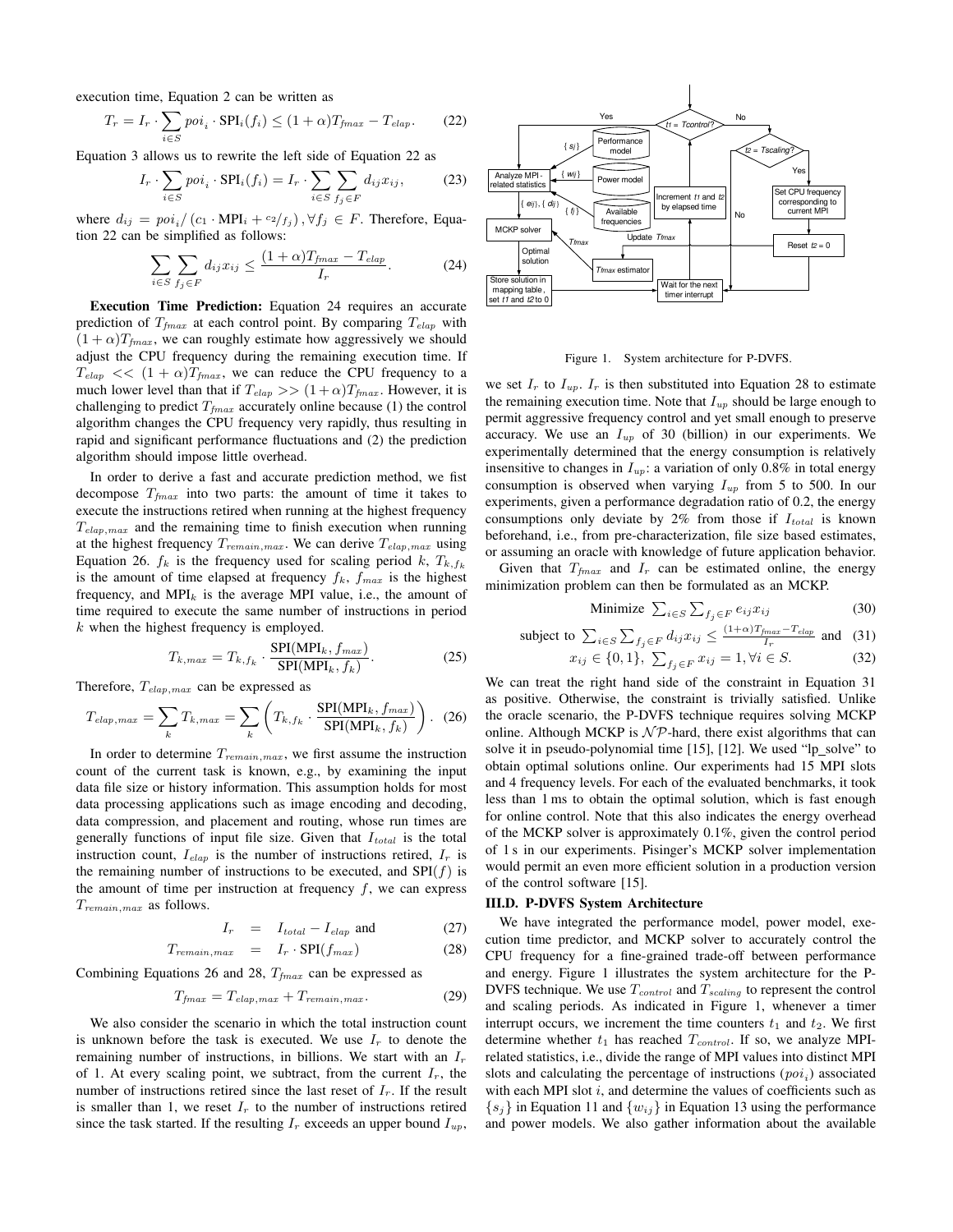processors frequencies  $f_j$ . These values are translated to  $\{e_{ij}\}\$ and  ${d_{ij}}$  in Equations 30 and 31, which are then provided to the MCKP solver along with estimates of  $T_{fmax}$  and  $I_r$  in Equation 27 and 28. The optimal solutions are then stored in a mapping table and time counters  $t_1$  and  $t_2$  are reset to 0. When  $t_1 < T_{control}$ , we continue to check whether  $t_2$  has reached  $T_{scaling}$  and if so, we set the CPU frequency to the value corresponding to the current MPI in the mapping table and reset the time counter  $t_2$ . Otherwise, the  $T_{fmax}$  estimate is updated. The task then continues executing until the next timer interrupt occurs. Note that the DVFS algorithm is implemented in software and has very low performance and energy overhead (approximately 0.3%).

# IV. EXPERIMENTAL RESULTS

In this section, we first describe the experimental setup and implementation details of the proposed techniques. We then present the experimental results for both P-DVFS and the optimal two-stage solution. Finally, we compare the results produced by P-DVFS with those produced by the optimal oracle solution and the most advanced previous work [7].

# IV.A. Experimental Setup

We implemented our techniques on a Pentium Dual Core E2220 processor running Linux 2.6.25 and operates at 1.2, 1.6, 2.0, and 2.4 GHz. Experimental results indicate the switching overhead ranges from 50  $\mu$ s to 200  $\mu$ s. We use PAPI 3.6.2 [16] for hardware performance counter measurement and experimentally determined that the performance overhead for accessing hardware performance counter is negligible. Due to hardware limitations, we can only sample two architectural events at a time. Therefore, we time multiplex architectural event sampling to obtain all the values needed for power calculation. The switching interval is 10 ms and five architectural event counters are monitored, yielding a scaling period,  $(T_{scaling})$ of 30 ms. The control period  $T_{control}$  is set to 1 s, i.e., we solve the MCKP formulation every 1 s such that we can obtain a stable MPI distribution and capture changes in memory access behavior quickly enough for accuracy. We use a sliding window of 2s to build the MPI distribution histogram. 15 MPI slots are used to permit different memory access behaviors to be distinguished while controlling MCKP solver overheard. We experimentally determined that energy consumption is relatively insensitive to changes in the number of MPI slots: a variation of less than 0.5% in total energy was observed when varying the number of slots from 5 to 30. The same MPI slots are used throughout the execution of a benchmark.

To determine power consumption, we use a Fluke i30 current clamp on the 12 V processor power supply lines, the output of which is sampled at 10 kHz using a National Instruments USB6210 data acquisition card. This approach permits processor power consumption measurement without requiring printed circuit board rework or access to internal metal layers. An on-chip voltage regulator converts this voltage to the actual processor operating voltage. We assume a regulator efficiency of 90%.

## IV.B. Comparison with Prior Work

Choi et al. [7] proposed a fine-grained runtime DVFS technique that minimizes energy consumption while meeting soft timing constraints. We will use "F-DVFS" to refer to their technique. In order to adapt to changes in the rate of off-chip accesses, F-DVFS dynamically constructs a performance model and uses it to calculate the expected workload for the next slot; frequency and voltage levels are adjusted accordingly. F-DVFS ignores long-term behavior such as the total application execution time. For example, at each scaling point, it considers only an immediate, local, user-specified performance

TABLE I PERFORMANCE DEGRADATIONS OF F-DVFS AND P-DVFS IN TERMS OF TOTAL EXECUTION TIME

| <b>Benchmark</b> | F-DVFS $(\% )$ |      |       |       | P-DVFS $(\%)$ |       |       |       |
|------------------|----------------|------|-------|-------|---------------|-------|-------|-------|
| Goal             | 5%             | 10%  | 15%   | 20%   | 5%            | 10%   | 15%   | 20%   |
| gzip             | 0.27           | 0.34 | 1.36  | 10.59 | 4.74          | 8.03  | 10.82 | 16.62 |
| vpr              | 0.00           | 1.91 | 10.06 | 11.62 | 4.83          | 9.93  | 14.05 | 19.39 |
| mcf              | 2.02           | 4.51 | 6.61  | 7.78  | 4.50          | 6.50  | 13.50 | 17.00 |
| bzip2            | 0.51           | 0.62 | 0.67  | 17.9  | 3.11          | 6.09  | 10.76 | 15.36 |
| twolf            | 0.0            | 1.87 | 16.31 | 17.9  | 4.13          | 7.92  | 12.40 | 17.23 |
| art              | 0.0            | 4.47 | 5.20  | 5.85  | 3.09          | 6.85  | 13.16 | 16.83 |
| equake           | 0.0            | 0.0  | 0.0   | 9.64  | 3.04          | 7.59  | 11.72 | 15.42 |
| ammp             | 0.23           | 0.93 | 7.18  | 16.13 | 4.24          | 10.40 | 14.41 | 19.29 |
| facerec          | 0.0            | 4.09 | 10.12 | 20.2  | 3.19          | 7.65  | 13.65 | 18.38 |
| sphinx3          | 0.0            | 0.54 | 1.48  | 9.34  | 2.80          | 7.50  | 11.10 | 13.84 |
| tachyon          | 0.0            | 5.91 | 6.83  | 16.4  | 3.22          | 8.41  | 13.57 | 18.43 |
| Average          | 0.28           | 2.29 | 5.98  | 13.03 | 3.72          | 7.90  | 12.65 | 17.10 |

constraint. However, sometimes even setting the frequency to the lowest level still results in a performance level higher than the userspecified constraint due to large number of off-chip accesses, opening the opportunity to improve energy savings when the MPI becomes lower later during execution. Neglecting total execution time makes it impossible to take advantage of such energy saving opportunities. Note that this sort of time-varying application behavior is very common for scientific computing applications, which commonly read a large amount of data into memory before processing. Moreover, F-DVFS neglects the relationship between frequency and energy consumption, assuming that reducing frequency is always beneficial to energy. However, this is not true when leakage power consumption is significant or the overall optimization goal is to minimize system energy consumption instead of processor power consumption. In contrast, P-DVFS automatically models and optimizes leakage power consumption and can be easily extended to handle the energy consumptions of other components such as main memory and disk.

# IV.C. Experimental Results

We evaluated P-DVFS on the 8 SPEC2000 benchmarks that compiled on our evaluation platform and 3 ALPBench benchmarks [17], [18]. We did not consider the remaining 2 benchmarks ("MPGenc" and "MPGdec") in the ALPBench benchmark suite because they are very disk I/O intensive: we are presently interested in evaluating the impact of off-chip memory access on energy savings. We considered 3 floating point programs and 8 integer programs. The execution time of each benchmark ranges from 40–425 s. For each benchmark, we specify a performance degradation ratio (the maximum increase in execution time relative to that at the maximum frequency and voltage) ranging from 5% to 20% with a step of 5%. The actual execution time and the average energy savings are reported compared to a scheme without DVFS (N-DVFS), F-DVFS, and the optimal oracle solution; we use the same window size for each to permit a fair comparison. Both techniques use 4 discrete frequency levels.

Table I shows the actual performance degradation for both F-DVFS and P-DVFS compared with the user-specified performance degradation ratios. The first column specifies the benchmarks we evaluated. The "P-DVFS" and "F-DVFS" columns indicate the performance degradation ratios resulting from using the two techniques, with the user-specified performance degradation constraint listed on the second "Goal" row. Given that the performance constraint is satisfied, a larger performance degradation usually corresponds to more energy savings; this was confirmed by our experiments. Experimental results indicate that P-DVFS approaches the user-specified performance level more closely than F-DVFS, implying greater energy savings. P-DVFS has finer-grained control over the trade-offs between performance and energy given a user-desired performance constraint. F-DVFS does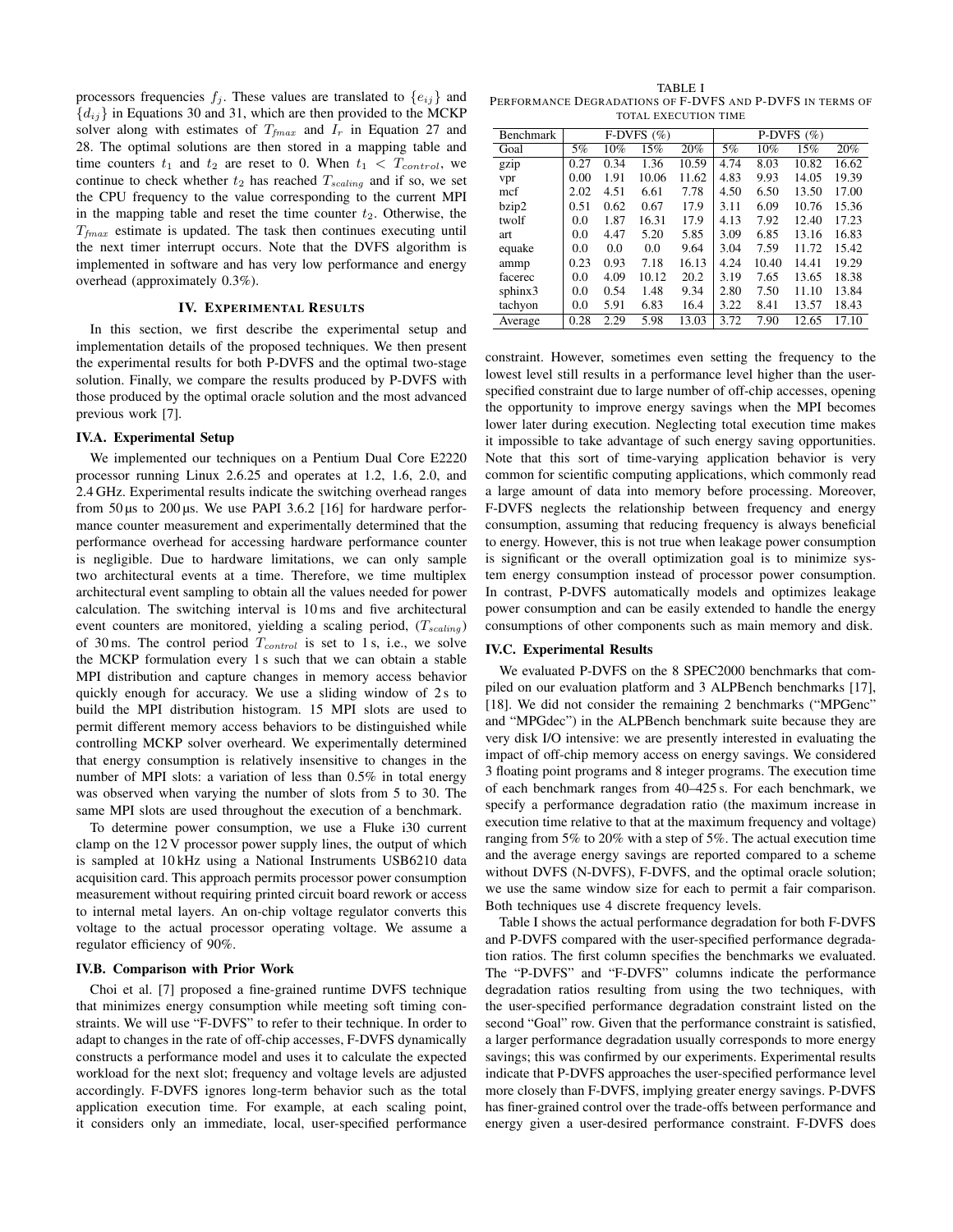

Figure 2. Processor frequency as a function of the number of instructions retired for (a) the oracle solution, (b) P-DVFS, and (c) F-DVFS for "mcf" with a performance degradation ratio of 20%.

TABLE II DEVIATION OF ENERGY CONSUMPTIONS FROM THE OPTIMAL SOLUTION WHEN USING USING N-DVFS, F-DVFS, AND P-DVFS

| Benchmark | $E_{opt}$ (J) | N-DVFS $(\%)$ | F-DVFS $(\% )$ | P-DVFS $(\% )$ |
|-----------|---------------|---------------|----------------|----------------|
| gzip      | 804           | 7.88          | 6.88           | 0.12           |
| vpr       | 1520          | 21.91         | 8.09           | 3.36           |
| mcf       | 2401          | 71.10         | 29.86          | 4.83           |
| bzip2     | 1345          | 8.18          | 1.93           | 0.30           |
| twolf     | 5281          | 12.61         | 1.50           | 1.38           |
| art       | 1810          | 52.49         | 23.20          | 4.42           |
| equake    | 2736          | 14.58         | 7.20           | 1.90           |
| ammp      | 7344          | 12.15         | 2.08           | 0.14           |
| facerec   | 2621          | 12.59         | 6.37           | 0.04           |
| sphinx3   | 1428          | 19.54         | 11.13          | 3.64           |
| tachyon   | 2210          | 15.43         | 9.55           | 0.05           |
| Average   | 2682          | 22.59         | 9.80           | 1.83           |

not reach the user-specified performance degradation ratio partially because the number of available frequencies is limited: whenever the calculated frequency  $f_{calc}$  does not correspond to any available frequency, F-DVFS uses the closest frequency that is larger than  $f_{calc}$  to approximate it. This may reduce the energy benefit when the number of available frequency is small. Switching between two closest available frequencies may address this problem. However, there are more fundamental reasons why F-DVFS does not work as well as P-DVFS, as we will explain later in this section. Note that both techniques may violate the soft timing constraint due to inaccuracies in the online performance model. However, for P-DVFS, the maximum violation for these benchmarks is less than 1%, which could be eliminated by using a 1% guard band for the constraint.

We compared the energy savings of N-DVFS, F-DVFS, and P-DVFS with those of the optimal oracle solution, which might be better than the actual optimal on-line solution. For performance degradation percentages of 5%, 10%, and 15%, N-DVFS generates solutions that deviate from the optimal solution by 9.31%, 12.81%, and 18.46%, with maximum deviations of 22.29%, 33.72%, and 56.55%; F-DVFS leads to energy consumptions that deviate from the optimal solution by 7.1%, 8.23%, and 9.51%, with maximum deviations of 16.84%, 15.89%, and 29.8%; and P-DVFS results in energy consumptions that deviate from the optimal solution by 1.43%, 1.16%, and 1.59%, with maximum deviations of 2.80%, 3.88%, and 4.63%. Since the results are similar for different performance degradation ratios, we only present the energy numbers for a maximum performance degradation ratio of 20% in Table II. The first column specifies the application being evaluated. The second column indicates the optimal, i.e., minimum, energy consumption for each benchmark with a performance degradation ratio of 20%. The third, the fourth, and the fifth columns represent the deviation in energy consumption from that of the optimal oracle solution when using N-DVFS, F-DVFS, and P-DVFS. As indicated in Table II, the energy consumption deviates from the optimal oracle solution by 22.59% on average when no DVFS is used, with a maximum deviation of 71.1%. F-

DVFS produces solutions that deviate 9.80% from the optimal oracle solution on average, with a maximum deviation of 29.86%. Among the three candidates, P-DVFS achieves the best solution quality, i.e., an average of 1.83% deviation from the optimal oracle solution with a maximum deviation of 4.83%. Therefore, we conclude that P-DVFS can very closely approximate optimal solutions. It is also worth noting that for performance degradation ratios of 5%, 10%, 15%, and 20%, P-DVFS has average power savings of 8.3%, 11.31%, 12.3%, and 9.93% and maximum power savings of 15.94%, 12.69%, 27.36%, and 25.64% compared to F-DVFS.

For benchmarks "mcf" and "art", F-DVFS leads to solutions that are far worse than those using P-DVFS (25.03% and 18.78% difference, respectively). We now analyze their results for these benchmarks.

Analyzing *Mcf* Results: Figure 2 illustrates the dynamic processor frequency changes for the optimal oracle solution, P-DVFS, and F-DVFS during execution of the "mcf" benchmark, given a performance degradation ratio of 20%. The X-axis indicates the number of billion instructions retired and the Y-axis indicates the frequency. Figure 2(a) suggests that the optimal solution is to always set the frequency to the lowest level. While P-DVFS yields a nearoptimal solution, F-DVFS behaves very differently. We note that "mcf" is a two-phase benchmark: the cache miss rate is very high during the first 20 billion instructions and alternates between a high value and a low value afterwards. In both phases, F-DVFS leads to a higher frequency on average. Recall that F-DVFS requires accurate model estimation and accurate individual coefficients so that it can correctly estimate the ratio of off-chip to on-chip memory accesses. Although the former is generally true for linear regression, the second assumption does not necessarily hold. In this case, since the MPI and CPI values do not change much in the first phase, the coefficients derived using linear regression can be inaccurate, causing F-DVFS to significantly over-estimate the average on-chip latency and thus limit itself to a relatively high frequency (2 GHz). Note that the output of the performance model, or CPI, is still accurate. In contrast, P-DVFS only requires that the output of the model match the real CPI value: the individual coefficients in the regression formula do not matter. Therefore, P-DVFS allows the CPU frequency to be decreased to a lower level, alternating between 1.6 GHz and 1.2 GHz most of the time. The frequency does not stay at the lowest level due to inaccuracies in the online performance model and the remaining execution time predictor. In the second phase, F-DVFS increases the frequency when the cache miss rate is lower and decreases the frequency when the miss rate is higher. This happens because F-DVFS considers only immediate application behavior and ignores long-term behavior. P-DVFS takes history and long-term behavior into account, allowing it to correctly determine that the frequency can be set to the lowest level even when the cache miss rate is low. Therefore, P-DVFS achieves much larger energy savings in this case, which approach those of the optimal oracle solution.